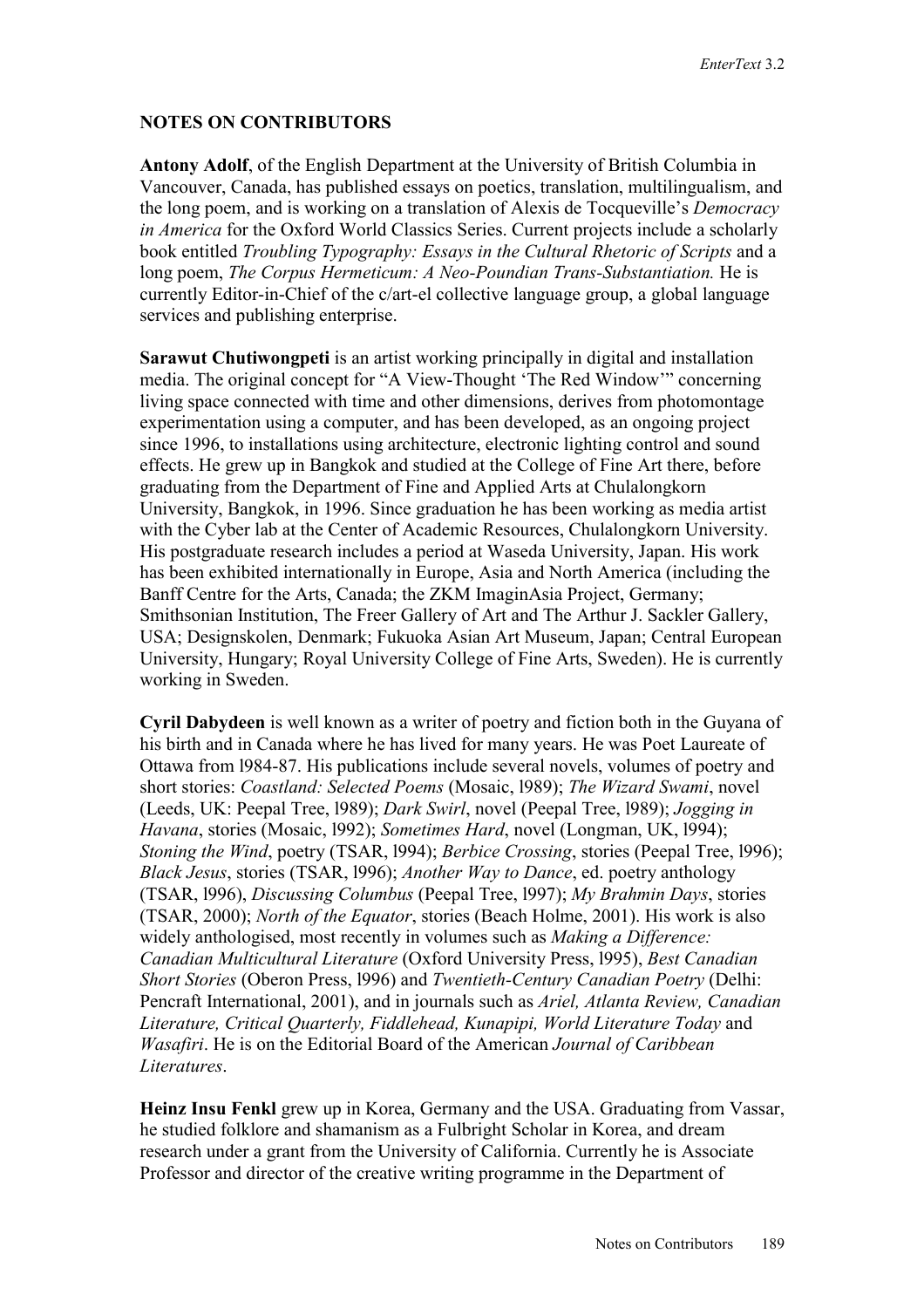English at the State University of New York, New Paltz, where he also directs ISIS: the Interstitial Studies Institute. He has also taught a range of courses, including Asian/American Folk Traditions, East Asian Folklore, Korean Literature, and Native American Literature as well as Creative Writing, at Yonsei University, Korea, the University of California at Davis, Sarah Lawrence College, Vassar College, Bard College and Eastern Michigan University. He is co-editor of *Kori: The Beacon Anthology of Korean American Fiction* (Beacon Press, 1999). His fiction includes *Shadows Bend* (under the pseudonym Richard Raleigh, with David Barbour, New York: Berkely/Ace, 2000), and *Memories of My Ghost Brother* (New York: Dutton, 1996; Plume, 1997; London: Transworld/Anchor, 1997), an autobiographical novel about growing up in Korea in the 1960s as a bi-racial child, as a result of which he was named a Barnes and Noble "Great New Writer" and was a Pen/Hemingway finalist for 1997. Among his translations are eighteen Korean folktales in *The Columbia Anthology of Traditional Korean Literature* (New York: Columbia University Press, 2002), and two books for children. His short fiction is published in many journals including *Turtleneck, Muae: A Journal of Transcultural Production*  and *Bridge: Asian-American Perspectives.* He contributes a "Folkroots" column to the journal *Realms of Fantasy.* He lives in New York, and is working on a sequel to *Memories of My Ghost Brother* and a volume of Korean myths, legends and folk tales, *Old, Old Days When Tigers Smoked Tobacco Pipes.*.

**Thomas Fortenberry** is an American author, editor and publisher. His awardwinning work has appeared internationally in publications such as *Amelia, Cicada, Maelstrom, Contemporary Southern Poets of 1997, Poetry Magazine, Writer's Choice, Fiction Network,* and many others. He has published an introduction to H. G. Wells' *The Outline of History* and is a contributor to the *Dictionary of Literary Biography* and the *Companion to Twentieth Century Poetry.* Owner of Mind Fire Press, he has judged many literary contests, including the Georgia Author of the Year Awards and the Robert Penn Warren Prize for Fiction.

**Maria Cristina Fumagalli** is the author of *The Flight of the Vernacular: Seamus Heaney, Derek Walcott and the Impress of Dante* (Amsterdam and Atlanta, GA: Rodopi, 2000) and guest editor of a special issue of *Agenda* on Derek Walcott (39.1- 3, 2002-2003). She has written essays and book chapters on Erna Brodber, Marlene Nourbese Philip, Maryse Condé, M. P. Shiel, Jean Rhys, Grace Nichols and Perry Henzell's *The Harder They Come.* She is working on a new monograph entitled *Expanding the Caribbean,* a study of intertextual and contextual relations in Caribbean literatures. She is a Lecturer in the Department of Literature, Film and Theatre Studies at the University of Essex.

**Sumana R. Ghosh** teaches English at Darjeeling Government College, West Bengal, India. Her research interests and areas of publication are semiotics, gender studies, cultural studies, food history and body theory. She is currently engaged in a University Grants Commission (India) sponsored project on the representation of women in the media. Her email address is sumana001@rediffmail.com

**Samar Habib** is working on her doctorate in Middle Eastern and Western homosexualities at the University of Sydney, investigating how postcolonial concepts and queer theory overlap. Her major project involves the translation into English of the first lesbian novel written in Arabic, entitled *I Am You* and written by Elham